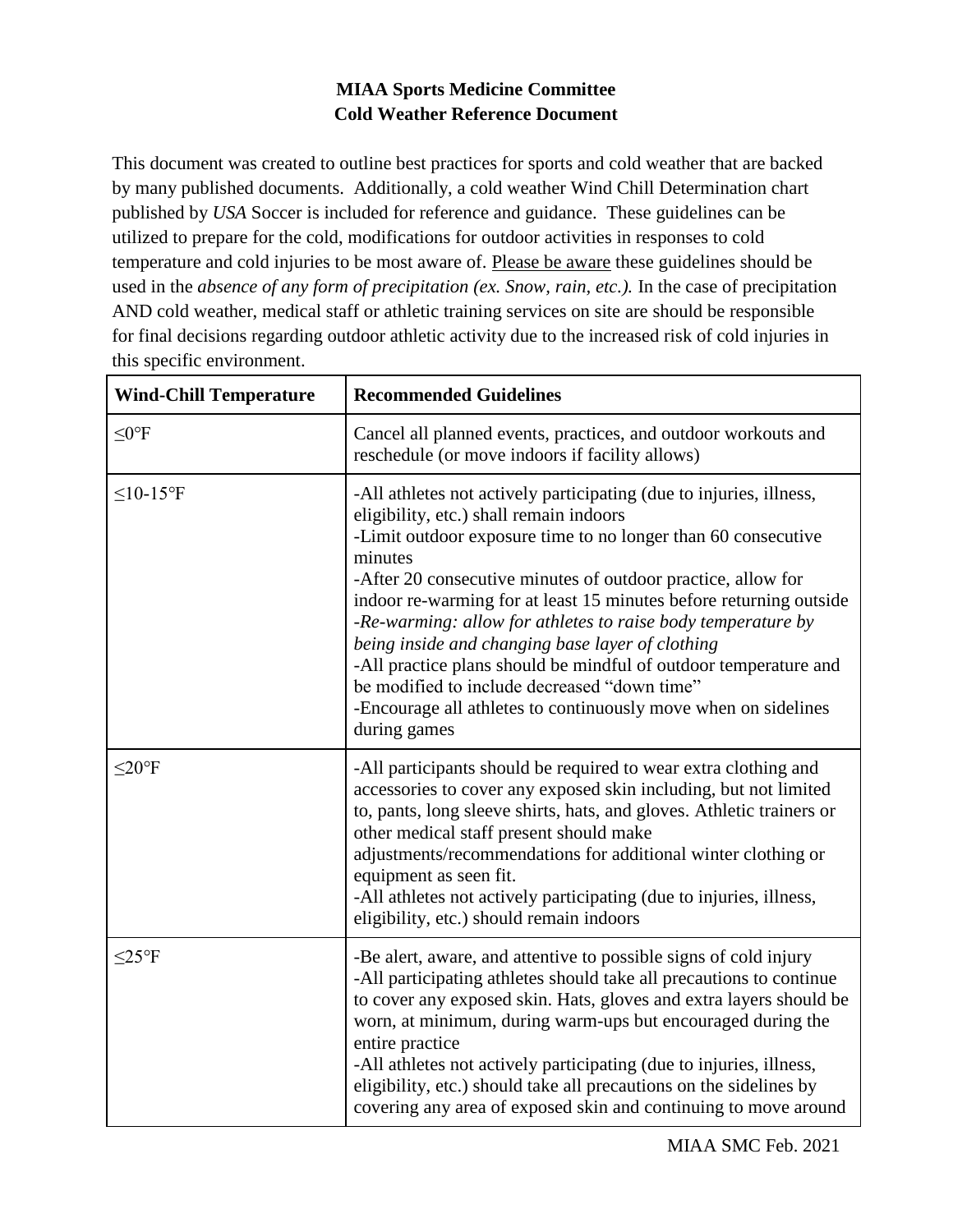| rather than stay stationary |  |  |
|-----------------------------|--|--|
|-----------------------------|--|--|

## **Cold Injuries and Illnesses**

Early Warning Signs - Recognition

- Core temperature between 98.6° to 95°
- Continuous shivering
- Numbness, pain, burning or abnormal sensation of the extremities
- Slurred speech

| <b>Signs and Symptoms of Hypothermia</b><br>Aggressive shivering<br>Pale skin appearance<br>Core temperature dropping below 98.6<br>NOTE: Hypothermia can have many<br>$\bullet$<br>signs/symptoms and progresses in<br>stages; consult with athletic trainer<br>immediately if these signs are apparent                                                               | <b>Signs and Symptoms of Frostbite</b><br>Pain<br>Burning, numbness, or tingling in<br>extremities (fingers and toes<br>specifically)<br>Minor skin irritation (itchy skin)<br>$\bullet$<br>Slight skin discoloration (grayish-<br>$\bullet$<br>yellow) |
|------------------------------------------------------------------------------------------------------------------------------------------------------------------------------------------------------------------------------------------------------------------------------------------------------------------------------------------------------------------------|---------------------------------------------------------------------------------------------------------------------------------------------------------------------------------------------------------------------------------------------------------|
| <b>Signs and Symptoms of Chilblain/pernio</b><br>(ulcers that result from over-exposure of<br>bare-skin to cold temperatures)<br>Red or cyanotic (blue) lesions<br>$\bullet$<br>(typically found on the fingers)<br>Lesions are tender to touch<br>Swelling<br>Itching, numbness, burning, tingling of<br>$\bullet$<br>the extremities<br>Skin necrosis (tissue death) |                                                                                                                                                                                                                                                         |

## Treatment/Referral

*The following procedure should be carried out if athletic training staff is NOT PRESENT at time of injury/illness.* 

- 1. Immediately contact personnel from school's sports medicine department
- 2. If no sports medicine staff are available at time of need, activate EMS, carry out emergency action plan procedures, and have athlete transported to nearest medical facility for evaluation and treatment

*NOTE: Any athlete that has been referred to a medical facility for further evaluation regarding cold injury/illness should receive clearance from their school's sports medicine staff PRIOR to returning to any form of athletic activity.*